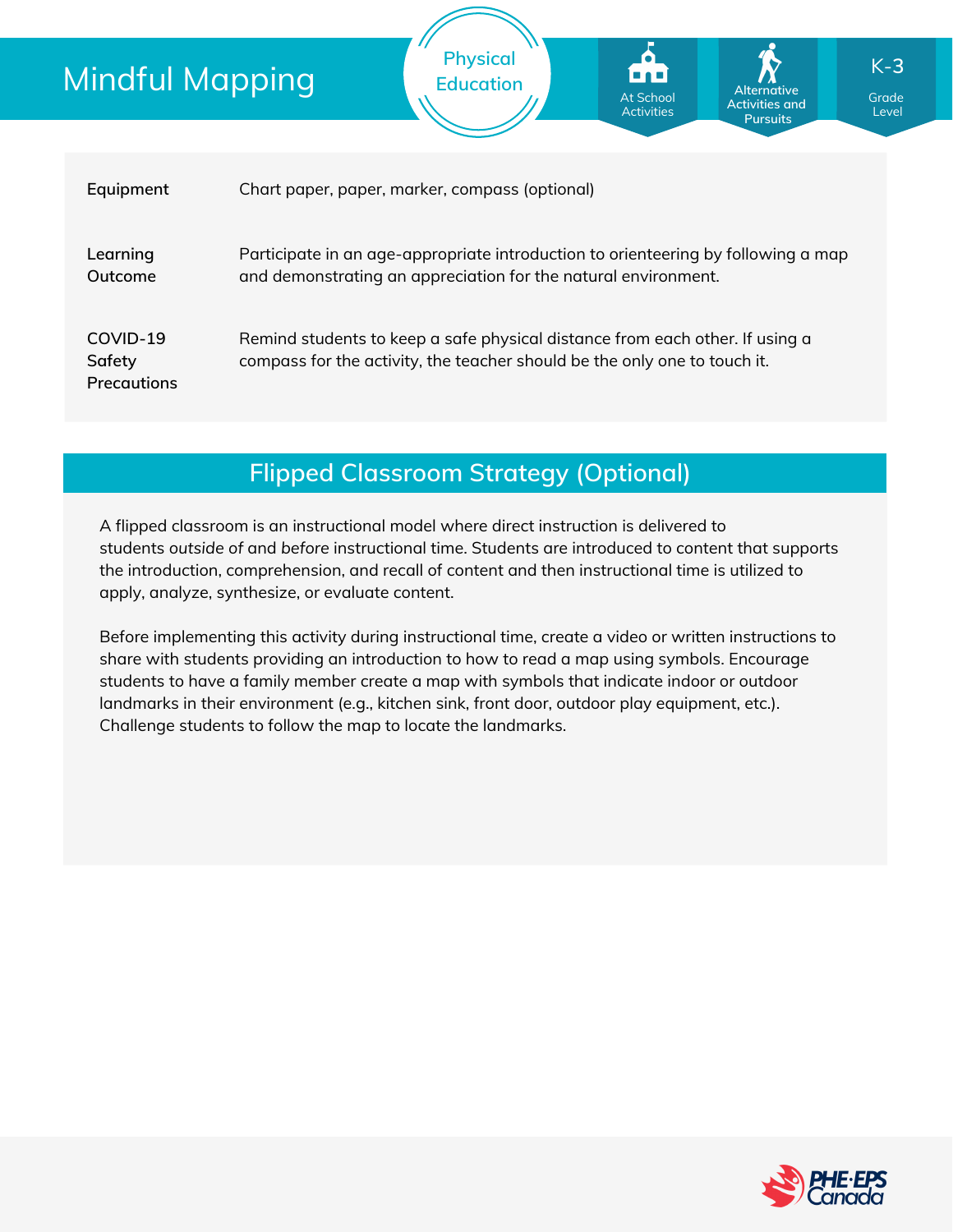# Mindful Mapping

**Physical Education**

# At School Activities

**Alternative Activities and Pursuits**

Grade K-**3**

Level

### **Activity Description**

Choose a large outdoor space for the activity. Identify landmarks within the area (e.g., trees, steps, playground equipment, doors, etc.) and create a map on chart paper using specific symbols for chosen landmarks. The symbols should be easily identifiable for younger students (e.g., a picture of a tree to represent a tree landmark). For older students, consider drawing a map and providing 2-3 written clues to the landmarks. At each landmark, place a paper with an instruction on it related to the natural environment (e.g., take a deep breath and feel the air in your lungs, pause and listen to the sounds of the leaves, look at how tall a tree is, etc.). For schools in an urban environment, consider what outdoor space can be modified for this activity.

Discuss with students what to consider when reading a map and how to use symbols to support them. If possible, show the students a compass and how to read the different directions. If utilizing a flipped classroom approach, remind students to apply what they learned or reviewed in the video or written instructions.

Set up the map in a central location in the outdoor area. For younger students, consider participating in the activity as a large group. At each landmark, show students the compass and discuss the direction. For older students, encourage them to complete the activity individually or in pairs and challenge them to read the map and visit each landmark. Stand at different landmarks throughout the activity and show students the direction on the compass.

## **Physical Education Competencies Reflection Questions**



#### **MOVE**

**Develop psychomotor skills, tactics, and strategies that facilitate a variety of physical activities across diverse environments.**





### **THINK**

**Develop cognitive skills and strategies for a variety of movement contexts that facilitate critical thinking, decision making, and problem solving.**



### **ACT**

**Practice behaviour skills and strategies that facilitate movement competence and confidence.**



Reflection is important to support learning during physical education. Consider asking students the reflection questions below and discuss the answers together.

- *Why do you think it is important to know how to read maps?*
- *What did you notice about the environment as you followed the instruction at each landmark?*